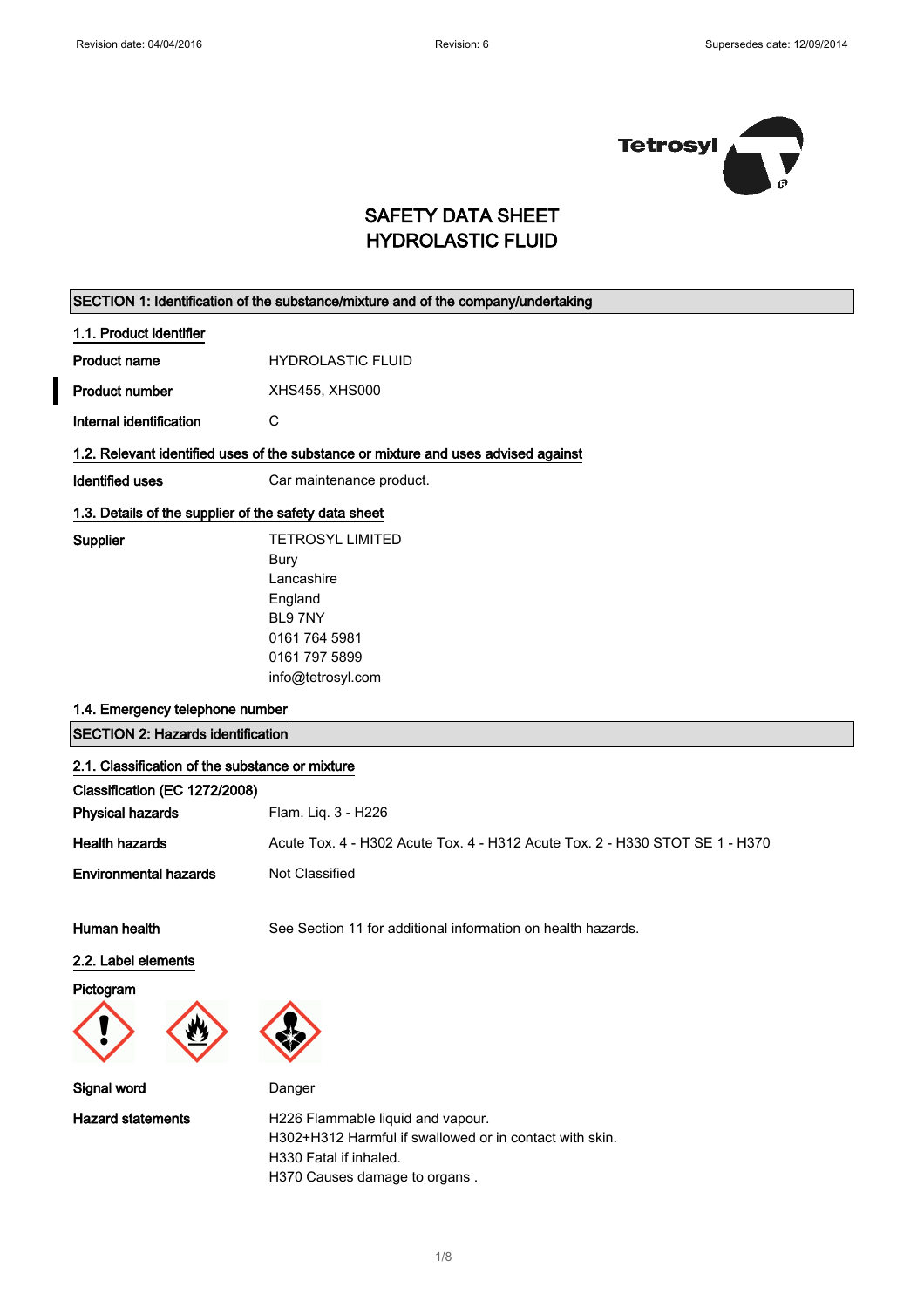| <b>Precautionary statements</b> | P101 If medical advice is needed, have product container or label at hand.                 |
|---------------------------------|--------------------------------------------------------------------------------------------|
|                                 | P102 Keep out of reach of children.                                                        |
|                                 | P210 Keep away from heat, hot surfaces, sparks, open flames and other ignition sources. No |
|                                 | smoking.                                                                                   |
|                                 | P261 Avoid breathing vapour/spray.                                                         |
|                                 | P264 Wash contaminated skin thoroughly after handling.                                     |
|                                 | P270 Do not eat, drink or smoke when using this product.                                   |
|                                 | P271 Use only outdoors or in a well-ventilated area.                                       |
|                                 | P280 Wear protective clothing and gloves.                                                  |
|                                 | P301+P312 IF SWALLOWED: Call a POISON CENTER/ doctor if you feel unwell.                   |
|                                 | P307+P311 IF exposed: Call a POISON CENTER or doctor/physician.                            |
|                                 | P312 Call a POISON CENTER/ doctor if you feel unwell.                                      |
|                                 | P405 Store locked up.                                                                      |
|                                 | P501 Dispose of contents/ container in accordance with local regulations.                  |
|                                 | P101 If medical advice is needed, have product container or label at hand.                 |
|                                 | P102 Keep out of reach of children.                                                        |
|                                 |                                                                                            |

Contains METHANOL, ETHANEDIOL

2.3. Other hazards

SECTION 3: Composition/information on ingredients

### 3.2. Mixtures

#### METHANOL 10-<30%

| CAS number: 67-56-1 |  |
|---------------------|--|
|---------------------|--|

EC number: 200-659-6 REACH registration number: 01-2119433307-44-0000

### Classification

Flam. Liq. 2 - H225 Acute Tox. 3 - H301 Acute Tox. 3 - H311 Acute Tox. 3 - H331 STOT SE 1 - H370

CAS number: 107-21-1 EC number: 203-473-3 REACH registration number: 01- 2119456816-28-0000

#### Classification

Acute Tox. 4 - H302 STOT RE 2 - H373

The full text for all hazard statements is displayed in Section 16.

#### SECTION 4: First aid measures

#### 4.1. Description of first aid measures

General information **Remove affected person from source of contamination**. Get medical attention immediately. Inhalation Move affected person to fresh air and keep warm and at rest in a position comfortable for breathing. Get medical attention. Symptoms of lung oedema (shortness of breath) may develop up to 24 hours after exposure. Show this Safety Data Sheet to the medical personnel. Place unconscious person on the side in the recovery position and ensure breathing can take place.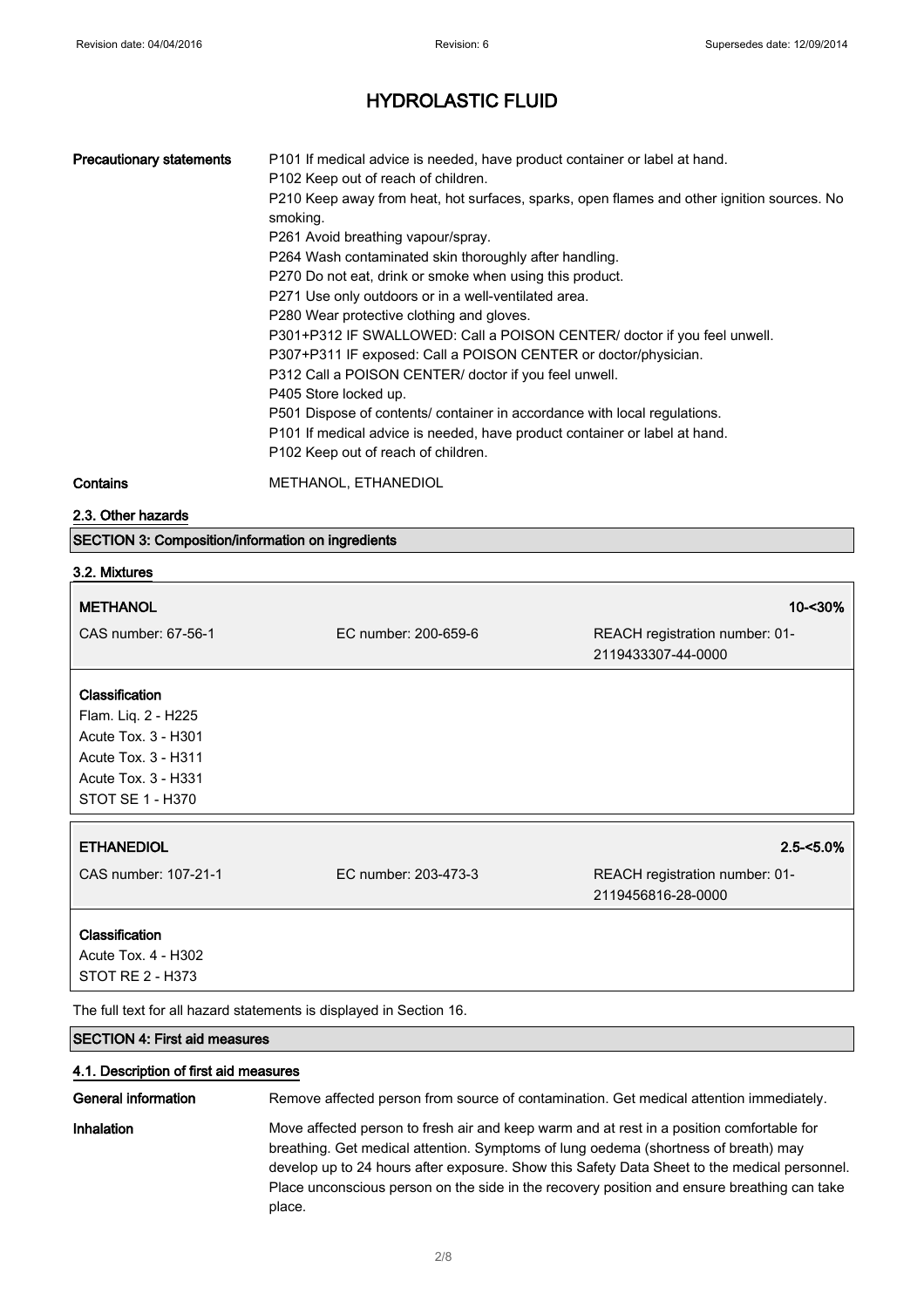| Ingestion                                                  | Rinse mouth thoroughly with water. Give plenty of water to drink. Give milk instead of water if<br>readily available. Keep affected person under observation. Do not induce vomiting. If vomiting<br>occurs, the head should be kept low so that vomit does not enter the lungs. Get medical<br>attention immediately. Show this Safety Data Sheet to the medical personnel.               |
|------------------------------------------------------------|--------------------------------------------------------------------------------------------------------------------------------------------------------------------------------------------------------------------------------------------------------------------------------------------------------------------------------------------------------------------------------------------|
| Skin contact                                               | Remove contaminated clothing immediately and wash skin with soap and water. Consult a<br>physician for specific advice. Rinse immediately with plenty of water. While rinsing, remove<br>clothing not adhering to the affected area. Get medical attention.                                                                                                                                |
| Eye contact                                                | Rinse immediately with plenty of water. Remove any contact lenses and open eyelids wide<br>apart. Continue to rinse for at least 15 minutes. Get medical attention immediately.                                                                                                                                                                                                            |
|                                                            | 4.2. Most important symptoms and effects, both acute and delayed                                                                                                                                                                                                                                                                                                                           |
|                                                            | 4.3. Indication of any immediate medical attention and special treatment needed                                                                                                                                                                                                                                                                                                            |
| <b>SECTION 5: Firefighting measures</b>                    |                                                                                                                                                                                                                                                                                                                                                                                            |
| 5.1. Extinguishing media                                   |                                                                                                                                                                                                                                                                                                                                                                                            |
| Suitable extinguishing media                               | Use fire-extinguishing media suitable for the surrounding fire.                                                                                                                                                                                                                                                                                                                            |
| 5.2. Special hazards arising from the substance or mixture |                                                                                                                                                                                                                                                                                                                                                                                            |
| Specific hazards                                           | In case of fire, toxic and corrosive gases may be formed.                                                                                                                                                                                                                                                                                                                                  |
| 5.3. Advice for firefighters                               |                                                                                                                                                                                                                                                                                                                                                                                            |
| Protective actions during<br>firefighting                  | Thermal decomposition or combustion products may include the following substances: Toxic<br>and corrosive gases or vapours.                                                                                                                                                                                                                                                                |
| Special protective equipment<br>for firefighters           | Leave danger zone immediately.                                                                                                                                                                                                                                                                                                                                                             |
| <b>SECTION 6: Accidental release measures</b>              |                                                                                                                                                                                                                                                                                                                                                                                            |
|                                                            | 6.1. Personal precautions, protective equipment and emergency procedures                                                                                                                                                                                                                                                                                                                   |
| <b>Personal precautions</b>                                | Wear protective clothing as described in Section 8 of this safety data sheet. In case of spills,<br>beware of slippery floors and surfaces.                                                                                                                                                                                                                                                |
| 6.2. Environmental precautions                             |                                                                                                                                                                                                                                                                                                                                                                                            |
| <b>Environmental precautions</b>                           | Collect and dispose of spillage as indicated in Section 13.                                                                                                                                                                                                                                                                                                                                |
| 6.3. Methods and material for containment and cleaning up  |                                                                                                                                                                                                                                                                                                                                                                                            |
| Methods for cleaning up                                    | For waste disposal, see Section 13. Wear protective clothing as described in Section 8 of this<br>safety data sheet. Absorb spillage with non-combustible, absorbent material. Provide<br>adequate ventilation. Avoid the spillage or runoff entering drains, sewers or watercourses.                                                                                                      |
| 6.4. Reference to other sections                           |                                                                                                                                                                                                                                                                                                                                                                                            |
| <b>SECTION 7: Handling and storage</b>                     |                                                                                                                                                                                                                                                                                                                                                                                            |
| 7.1. Precautions for safe handling                         |                                                                                                                                                                                                                                                                                                                                                                                            |
| Usage precautions                                          | Read and follow manufacturer's recommendations. Remove contamination with soap and<br>water or recognised skin cleansing agent. Do not use organic solvents. Good personal<br>hygiene procedures should be implemented. Wash hands and any other contaminated areas<br>of the body with soap and water before leaving the work site. Do not eat, drink or smoke when<br>using the product. |
|                                                            | 7.2. Conditions for safe storage, including any incompatibilities                                                                                                                                                                                                                                                                                                                          |

Storage precautions Keep away from heat, sparks and open flame. Store in tightly-closed, original container in a dry, cool and well-ventilated place.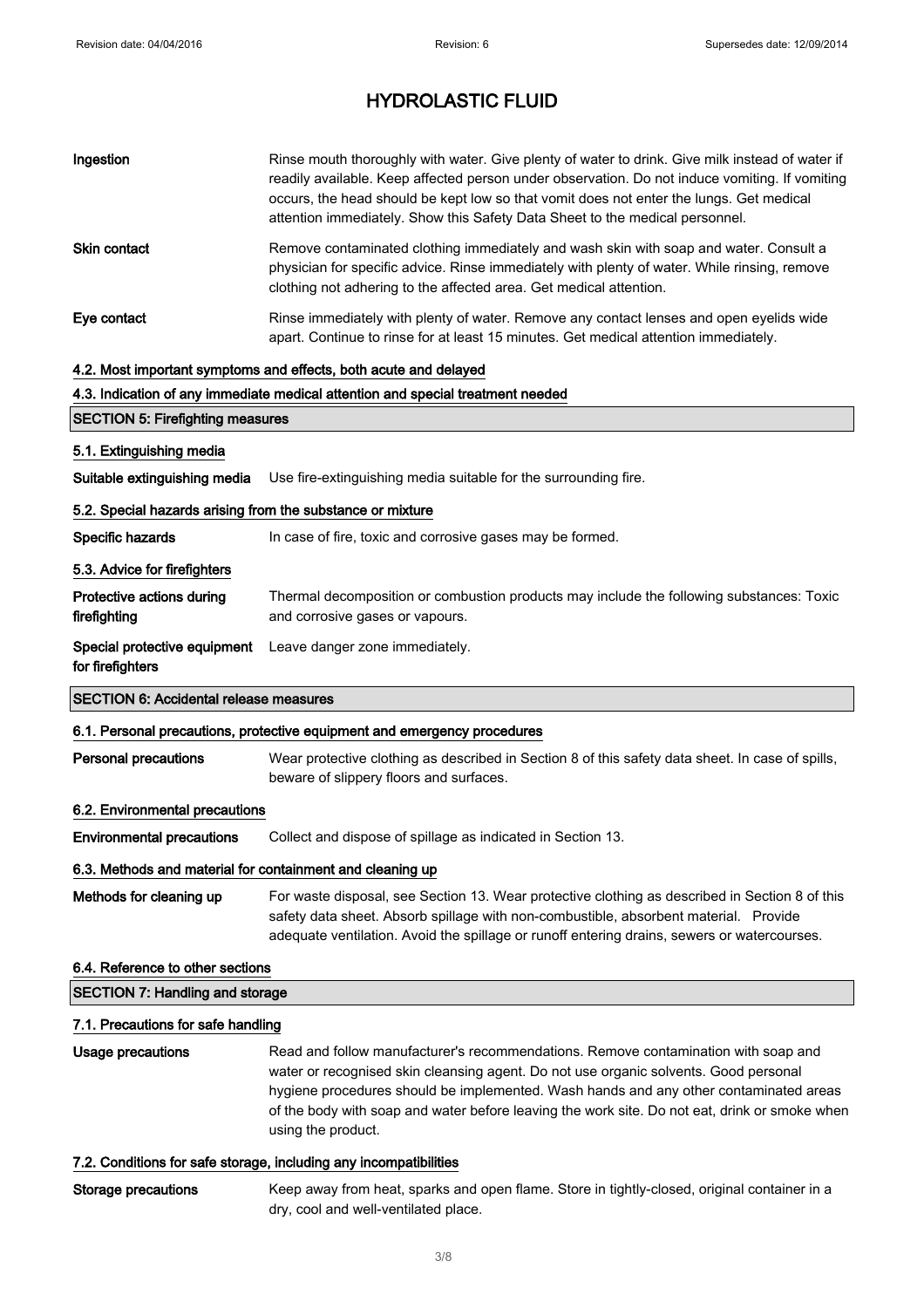Storage class Flammable liquid storage.

#### 7.3. Specific end use(s)

### SECTION 8: Exposure Controls/personal protection

### 8.1. Control parameters

#### Occupational exposure limits

#### **METHANOL**

Long-term exposure limit (8-hour TWA): WEL 200 ppm 266 mg/m<sup>3</sup> Short-term exposure limit (15-minute): WEL 250 ppm 333 mg/m<sup>3</sup> Sk

### ETHANEDIOL

Long-term exposure limit (8-hour TWA): WEL 20 ppm 52 mg/m<sup>3</sup> vapour Short-term exposure limit (15-minute): WEL 40 ppm 104 mg/m<sup>3</sup> vapour Sk

Long-term exposure limit (8-hour TWA): WEL 10 mg/m<sup>3</sup> particulate Sk

WEL = Workplace Exposure Limit Sk = Can be absorbed through the skin.

#### 8.2. Exposure controls

#### Protective equipment



| Appropriate engineering<br>controls | Provide adequate general and local exhaust ventilation. Observe any occupational exposure<br>limits for the product or ingredients.                                                                                                                                                                                                      |
|-------------------------------------|------------------------------------------------------------------------------------------------------------------------------------------------------------------------------------------------------------------------------------------------------------------------------------------------------------------------------------------|
| Eye/face protection                 | Wear tight-fitting, chemical splash goggles or face shield.                                                                                                                                                                                                                                                                              |
| Hand protection                     | The most suitable glove should be chosen in consultation with the glove<br>supplier/manufacturer, who can provide information about the breakthrough time of the glove<br>material. Chemical-resistant, impervious gloves complying with an approved standard should<br>be worn if a risk assessment indicates skin contact is possible. |
| Other skin and body<br>protection   | Provide eyewash station. AVOID ALL SKIN AND RESPIRATORY CONTACT! Wear chemical<br>protective suit.                                                                                                                                                                                                                                       |
| Hygiene measures                    | Use engineering controls to reduce air contamination to permissible exposure level. Provide<br>eyewash station. Wash contaminated clothing before reuse. Wash at the end of each work<br>shift and before eating, smoking and using the toilet.                                                                                          |
| <b>Respiratory protection</b>       | If ventilation is inadequate, suitable respiratory protection must be worn. Check that the<br>respirator fits tightly and the filter is changed regularly.                                                                                                                                                                               |

#### SECTION 9: Physical and Chemical Properties

| 9.1. Information on basic physical and chemical properties |                                                         |
|------------------------------------------------------------|---------------------------------------------------------|
| Appearance                                                 | Oily liquid. Liquid.                                    |
| Colour                                                     | Clear liquid. Yellow.                                   |
| Odour                                                      | Characteristic.                                         |
| Odour threshold                                            | Scientifically unjustified. Scientifically unjustified. |
| рH                                                         | pH (concentrated solution): 8.6-9.6                     |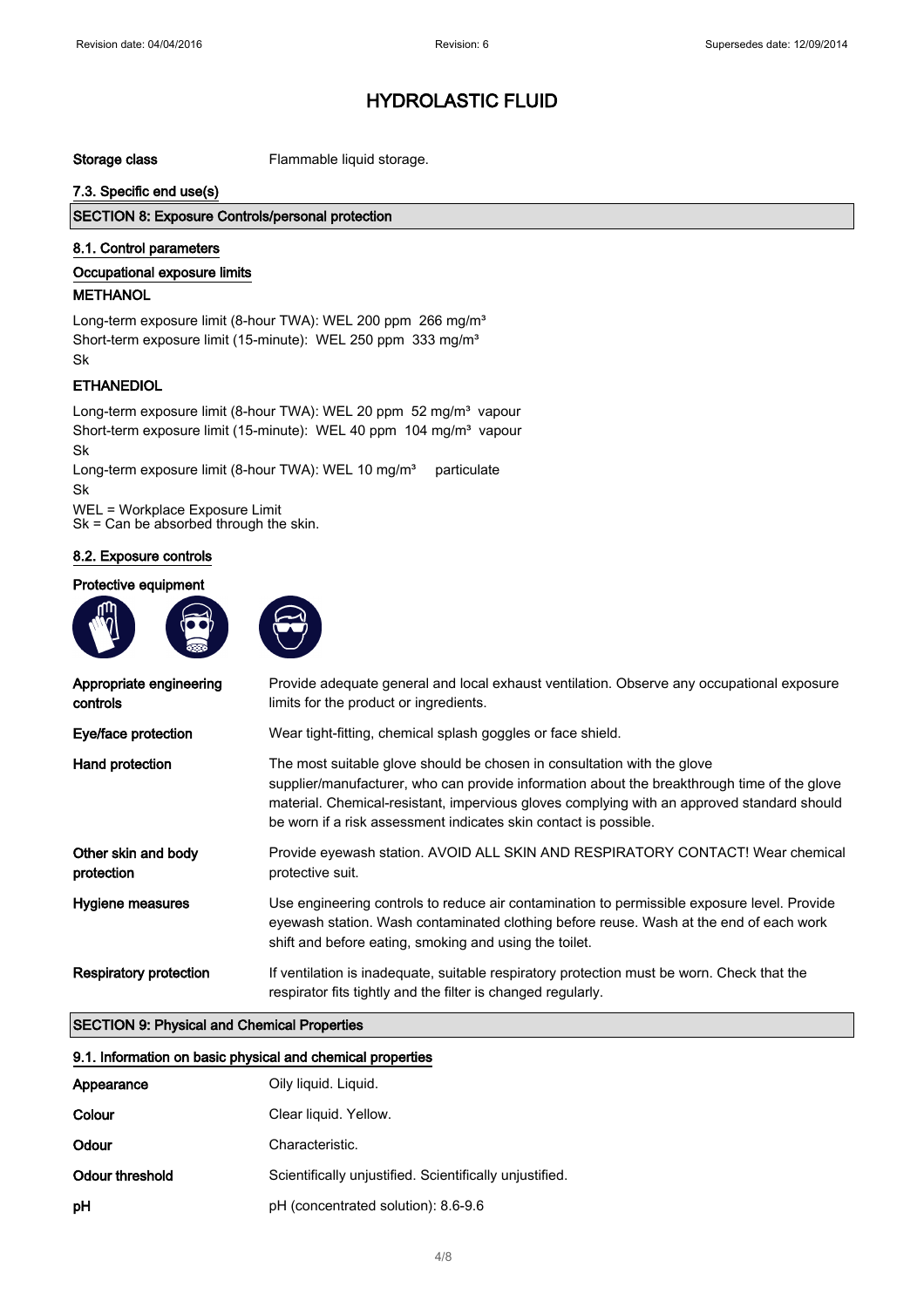| <b>Melting point</b>                                    | Scientifically unjustified.                                                                                           |
|---------------------------------------------------------|-----------------------------------------------------------------------------------------------------------------------|
| Initial boiling point and range                         | >60°C @                                                                                                               |
| Flash point                                             | $35^{\circ}$ C                                                                                                        |
| Upper/lower flammability or<br>explosive limits         | Scientifically unjustified.                                                                                           |
| Vapour pressure                                         | Scientifically unjustified.                                                                                           |
| Vapour density                                          | Scientifically unjustified.                                                                                           |
| <b>Relative density</b>                                 | $0.94 - 0.96$ @ 20°C                                                                                                  |
| Solubility(ies)                                         | Soluble in water.                                                                                                     |
| <b>Partition coefficient</b>                            | $: -0.74$                                                                                                             |
| Auto-ignition temperature                               | Scientifically unjustified.                                                                                           |
| <b>Decomposition Temperature</b>                        | Scientifically unjustified.                                                                                           |
| <b>Viscosity</b>                                        | <50 cP @ 20°C                                                                                                         |
| <b>Oxidising properties</b>                             | Not determined.                                                                                                       |
| 9.2. Other information                                  |                                                                                                                       |
| <b>SECTION 10: Stability and reactivity</b>             |                                                                                                                       |
| 10.1. Reactivity                                        |                                                                                                                       |
| <b>Reactivity</b>                                       | There are no known reactivity hazards associated with this product.                                                   |
| 10.2. Chemical stability                                |                                                                                                                       |
| <b>Stability</b>                                        | No particular stability concerns.                                                                                     |
| 10.3. Possibility of hazardous reactions                |                                                                                                                       |
| 10.4. Conditions to avoid                               |                                                                                                                       |
| Conditions to avoid                                     | Avoid heat, flames and other sources of ignition.                                                                     |
| 10.5. Incompatible materials                            |                                                                                                                       |
| Materials to avoid                                      | Strong oxidising agents. Strong acids.                                                                                |
| 10.6. Hazardous decomposition products                  |                                                                                                                       |
| Hazardous decomposition<br>products                     | Thermal decomposition or combustion may liberate carbon oxides and other toxic gases or<br>vapours. Oxides of carbon. |
| <b>SECTION 11: Toxicological information</b>            |                                                                                                                       |
| 11.1. Information on toxicological effects              |                                                                                                                       |
| <b>Toxicological effects</b>                            | This product is toxic.                                                                                                |
| Acute toxicity - oral<br>Notes (oral LD <sub>50</sub> ) | Methanol                                                                                                              |
| ATE oral (mg/kg)                                        | 336.7                                                                                                                 |
| Acute toxicity - dermal                                 |                                                                                                                       |
| ATE dermal (mg/kg)                                      | 1,038.06                                                                                                              |
| Acute toxicity - inhalation                             |                                                                                                                       |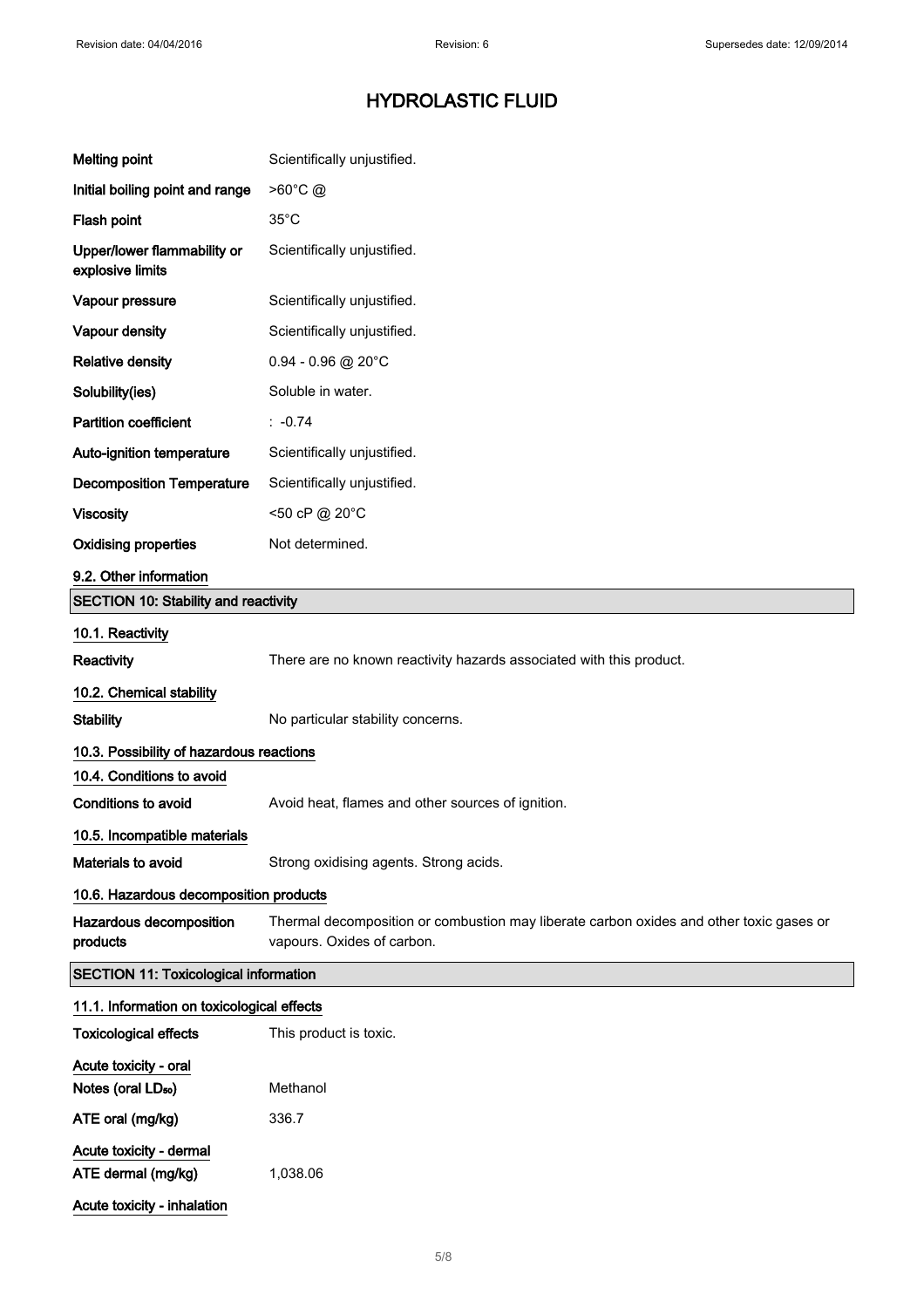### ATE inhalation (vapours mg/l) 1.73

| <b>General information</b>                                  | Known or suspected carcinogen for humans. Possible risk of adverse reproductive effects.                                                                                                                                                                                                                                                                                                                                          |
|-------------------------------------------------------------|-----------------------------------------------------------------------------------------------------------------------------------------------------------------------------------------------------------------------------------------------------------------------------------------------------------------------------------------------------------------------------------------------------------------------------------|
| Inhalation                                                  | Toxic by inhalation. Toxic: danger of very serious irreversible effects through inhalation.                                                                                                                                                                                                                                                                                                                                       |
| Ingestion                                                   | Toxic if swallowed. Toxic: danger of very serious irreversible effects if swallowed.                                                                                                                                                                                                                                                                                                                                              |
| Skin contact                                                | Toxic in contact with skin. Toxic: danger of serious damage to health by prolonged exposure<br>in contact with skin.                                                                                                                                                                                                                                                                                                              |
| Eye contact                                                 | May cause temporary eye irritation.                                                                                                                                                                                                                                                                                                                                                                                               |
| Acute and chronic health<br>hazards                         | This product is corrosive. This product may cause skin and eye irritation. Prolonged contact<br>may cause burns. May cause severe internal injury. May cause unconsciousness, blindness<br>and possibly death. Corrosivity to eyes is assumed. Contains a substance/a group of<br>substances which may cause cancer by inhalation. Contains a substance/a group of<br>substances which may damage fertility and the unborn child. |
| Route of entry                                              | Inhalation Ingestion. Skin and/or eye contact Skin absorption                                                                                                                                                                                                                                                                                                                                                                     |
| <b>SECTION 12: Ecological Information</b>                   |                                                                                                                                                                                                                                                                                                                                                                                                                                   |
| Ecotoxicity                                                 | Dangerous for the environment if discharged into watercourses.                                                                                                                                                                                                                                                                                                                                                                    |
| 12.1. Toxicity                                              |                                                                                                                                                                                                                                                                                                                                                                                                                                   |
| Acute toxicity - fish                                       | LC <sub>50</sub> , 96 hours: 15500 mg/l (Methanol) mg/l, Algae                                                                                                                                                                                                                                                                                                                                                                    |
| Acute toxicity - aquatic<br>invertebrates                   | EC <sub>50</sub> , 48 hours: 10000 mg/l (Methanol) mg/l, Daphnia magna                                                                                                                                                                                                                                                                                                                                                            |
| 12.2. Persistence and degradability                         |                                                                                                                                                                                                                                                                                                                                                                                                                                   |
| Persistence and degradability The product is biodegradable. |                                                                                                                                                                                                                                                                                                                                                                                                                                   |
| 12.3. Bioaccumulative potential                             |                                                                                                                                                                                                                                                                                                                                                                                                                                   |
| <b>Bioaccumulative potential</b>                            | The product is not bioaccumulating.                                                                                                                                                                                                                                                                                                                                                                                               |
| <b>Partition coefficient</b>                                | $: -0.74$                                                                                                                                                                                                                                                                                                                                                                                                                         |
| 12.4. Mobility in soil                                      |                                                                                                                                                                                                                                                                                                                                                                                                                                   |
| <b>Mobility</b>                                             | The product is soluble in water.                                                                                                                                                                                                                                                                                                                                                                                                  |
| 12.5. Results of PBT and vPvB assessment                    |                                                                                                                                                                                                                                                                                                                                                                                                                                   |
| 12.6. Other adverse effects                                 |                                                                                                                                                                                                                                                                                                                                                                                                                                   |
| <b>SECTION 13: Disposal considerations</b>                  |                                                                                                                                                                                                                                                                                                                                                                                                                                   |
| 13.1. Waste treatment methods                               |                                                                                                                                                                                                                                                                                                                                                                                                                                   |
| <b>General information</b>                                  | When handling waste, the safety precautions applying to handling of the product should be<br>considered. Only experts should be permitted to carry out disposal of this material.                                                                                                                                                                                                                                                 |
| <b>Disposal methods</b>                                     | Dispose of waste to licensed waste disposal site in accordance with the requirements of the<br>local Waste Disposal Authority.                                                                                                                                                                                                                                                                                                    |
| <b>SECTION 14: Transport information</b>                    |                                                                                                                                                                                                                                                                                                                                                                                                                                   |

General **General** Wear protective clothing as described in Section 8 of this safety data sheet.

14.1. UN number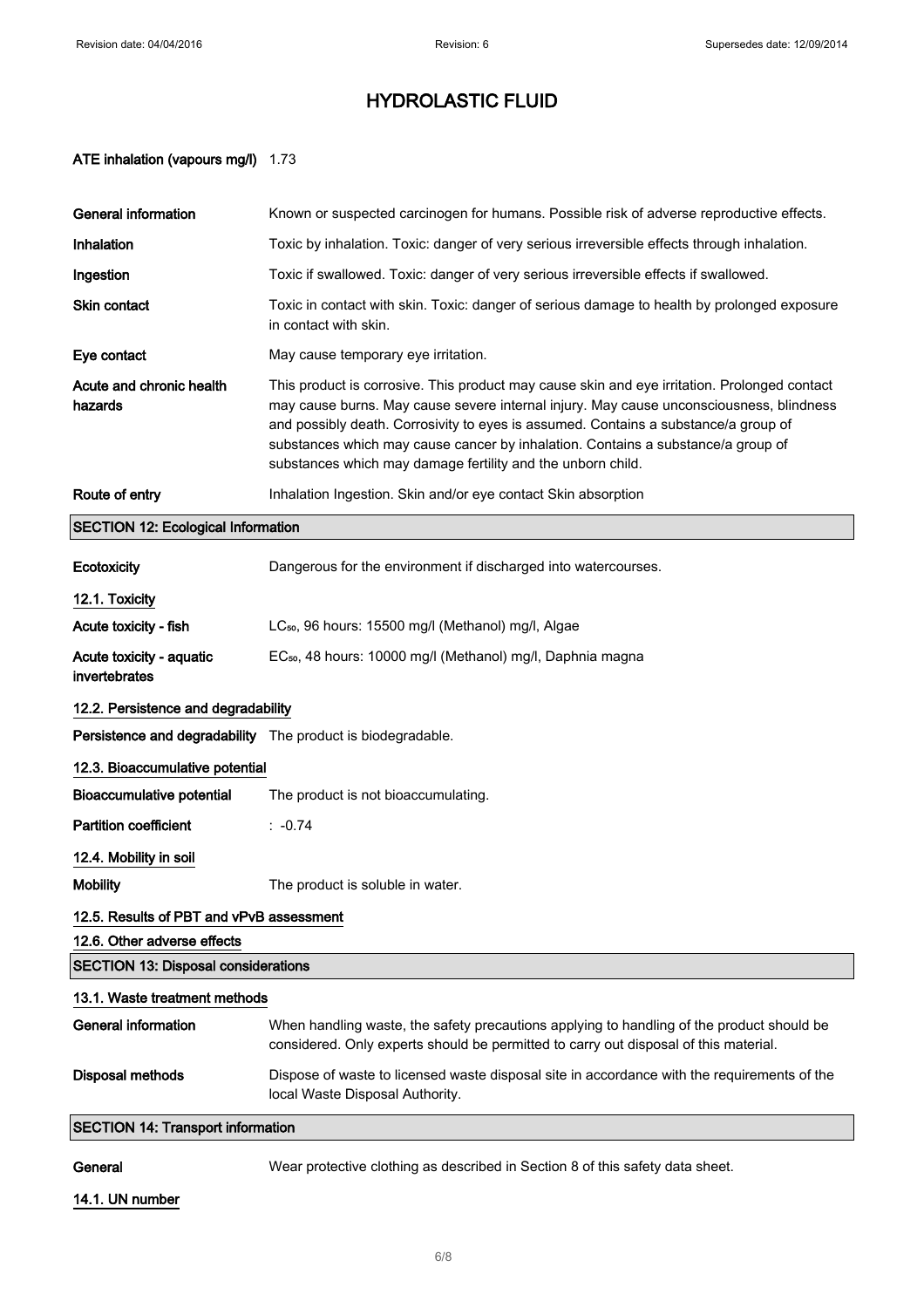| UN No. (ADR/RID)                                                         | 1986                                                                      |  |
|--------------------------------------------------------------------------|---------------------------------------------------------------------------|--|
| UN No. (IMDG)                                                            | 1986                                                                      |  |
| UN No. (ICAO)                                                            | 1986                                                                      |  |
| 14.2. UN proper shipping name                                            |                                                                           |  |
| Proper shipping name<br>(ADR/RID)                                        | ALCOHOLS, FLAMMABLE, TOXIC, N.O.S. (METHANOL)                             |  |
|                                                                          | Proper shipping name (IMDG) ALCOHOLS, FLAMMABLE, TOXIC, N.O.S. (METHANOL) |  |
|                                                                          | Proper shipping name (ICAO) ALCOHOLS, FLAMMABLE, TOXIC, N.O.S. (METHANOL) |  |
| Proper shipping name (ADN)                                               | ALCOHOLS, FLAMMABLE, TOXIC, N.O.S. (METHANOL)                             |  |
| 14.3. Transport hazard class(es)                                         |                                                                           |  |
| <b>ADR/RID class</b>                                                     | 3                                                                         |  |
| ADR/RID subsidiary risk                                                  | 6.1                                                                       |  |
| <b>ADR/RID label</b>                                                     | 3 & 6.1                                                                   |  |
| <b>IMDG class</b>                                                        | 3                                                                         |  |
| <b>IMDG subsidiary risk</b>                                              | 6.1                                                                       |  |
| ICAO class/division                                                      | 3                                                                         |  |
| ICAO subsidiary risk                                                     | 6.1                                                                       |  |
| <b>Transport labels</b><br>髪                                             |                                                                           |  |
| 14.4. Packing group                                                      |                                                                           |  |
| ADR/RID packing group                                                    | Ш                                                                         |  |
| <b>IMDG packing group</b>                                                | Ш                                                                         |  |
| ICAO packing group                                                       | Ш                                                                         |  |
| 14.5. Environmental hazards                                              |                                                                           |  |
| Environmentally hazardous substance/marine pollutant<br>No.              |                                                                           |  |
| 14.6. Special precautions for user                                       |                                                                           |  |
| EmS                                                                      | $F-E$ , S-D                                                               |  |
| <b>Emergency Action Code</b>                                             | 3W                                                                        |  |
| <b>Hazard Identification Number</b><br>(ADR/RID)                         | 36                                                                        |  |
| 14.7. Transport in bulk according to Annex II of MARPOL and the IBC Code |                                                                           |  |
| <b>SECTION 15: Regulatory information</b>                                |                                                                           |  |

15.1. Safety, health and environmental regulations/legislation specific for the substance or mixture